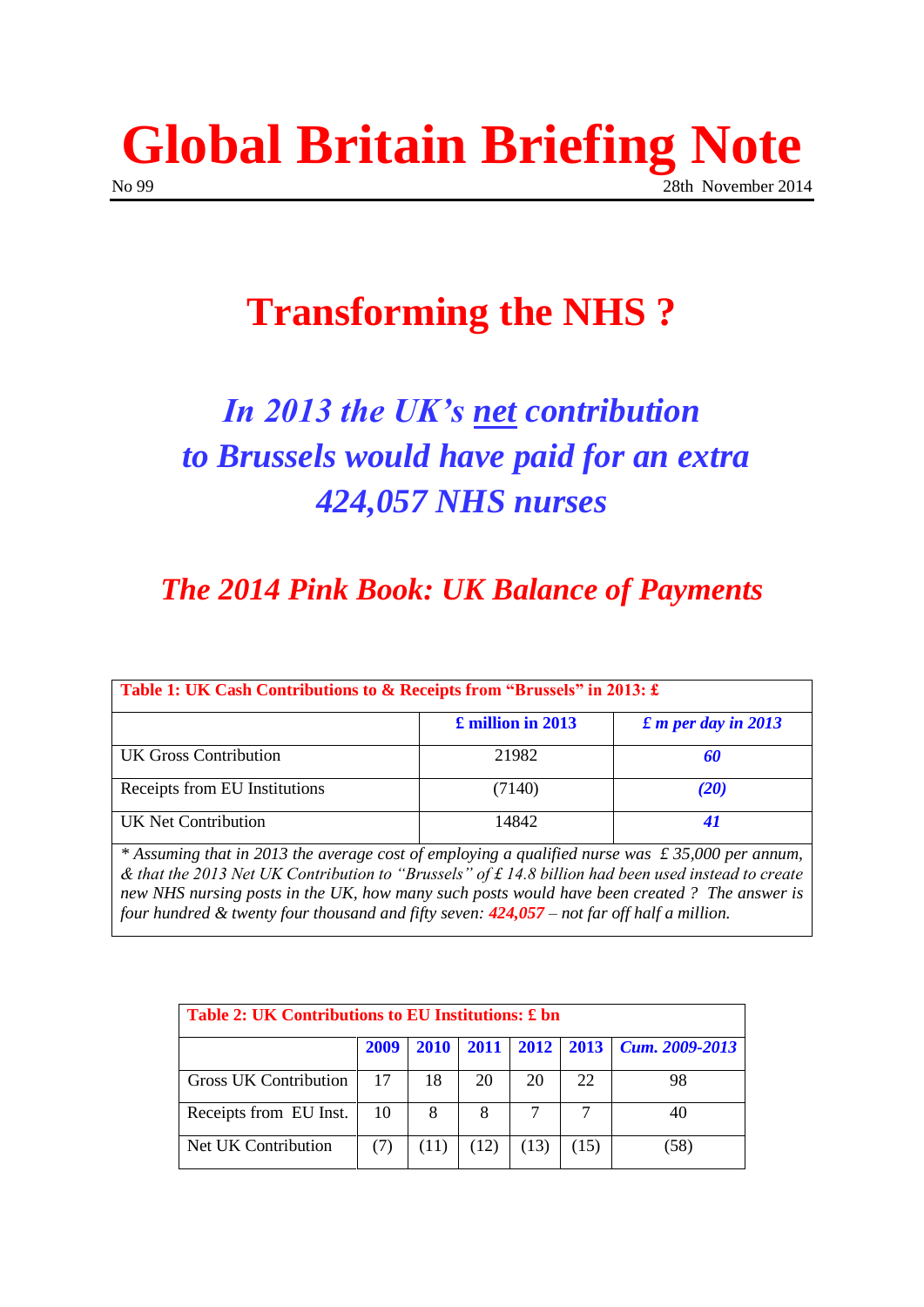In 2013, the **UK Gross Contribution to EU Institutions** hit a new record of **£ 22 bn**, **equivalent to £60 million per day**. UK Gross & Net Contributions began rising sharply from 2009 onwards as a result of the abandonment by Mr Blair, then Prime Minister, on 17th December 2005, of part of the Fontainebleau Abatement. The UK Net Contribution more than doubled between 2009 & 2013. *Table 2*

| Table 3: UK Exports (Goods, Services, Income, Transfers) 2009 to 2013<br>$\pounds$ bn     |      |      |      |      |      |
|-------------------------------------------------------------------------------------------|------|------|------|------|------|
|                                                                                           | 2009 | 2010 | 2011 | 2012 | 2013 |
| Exports to EU-27                                                                          | 275  | 288  | 322  | 289  | 296  |
| <b>Exports to Rest of World</b>                                                           | 322  | 351  | 395  | 400  | 395  |
| <b>Exports to whole World</b>                                                             | 597  | 639  | 717  | 689  | 691  |
| Proportion EU-27/World#                                                                   | 46%  | 45%  | 45%  | 42%  | 43%  |
| # Not adjusted for the Rotterdam-Antwerp Effect or the Netherlands Distortion             |      |      |      |      |      |
| (see Global Britain Briefing Note No 64). The "real" proportion is lower than given here. |      |      |      |      |      |

- In 2013, 57% (probably 60% or more when account is taken of the *Rotterdam-Antwerp Effect* & the *Netherlands Distortion*) of British exports went to the world outside the EU. (Taking 60% as the real proportion, this means that **UK exports outside the EU are already 50% higher [60 minus 40 divided by 40] than UK exports to the EU.)** *Table 3*
- In 2013, 43% of British exports (probably 38% or less when account is taken of the *Rotterdam*-*Antwerp Effect* & the *Netherlands Distortion*) went to EU-27. *Table 3*

| Table 4: UK Current Account Balance with EU-27 & Rest of World ↓ 5 bn |      |             |       |       |       |                            |
|-----------------------------------------------------------------------|------|-------------|-------|-------|-------|----------------------------|
| Year                                                                  | 2009 | <b>2010</b> | 2011  |       |       | 2012   2013   Cum. 2009-13 |
| Balance UK/EU-27                                                      | (35) | (44)        | (43)  | (76)  | (89)  | (288)                      |
| <b>Balance UK/Rest of World</b>                                       | (6)  | $+3$        | $+16$ | $+14$ | $+17$ | $+45$                      |
| <b>Balance UK/WholeWorld</b>                                          | (41) | (41)        | (27)  | (62)  | (72)  | (243)                      |

- Cumulatively, between 2009  $& 2013$ , the UK trade surplus with the world outside the EU was £ 45 bn. Over the same period, the UK deficit on trade with EU-27 was £288 bn. *Table 4*
- The UK traded in deficit with twenty of its twenty-six EU partners in 2013.

2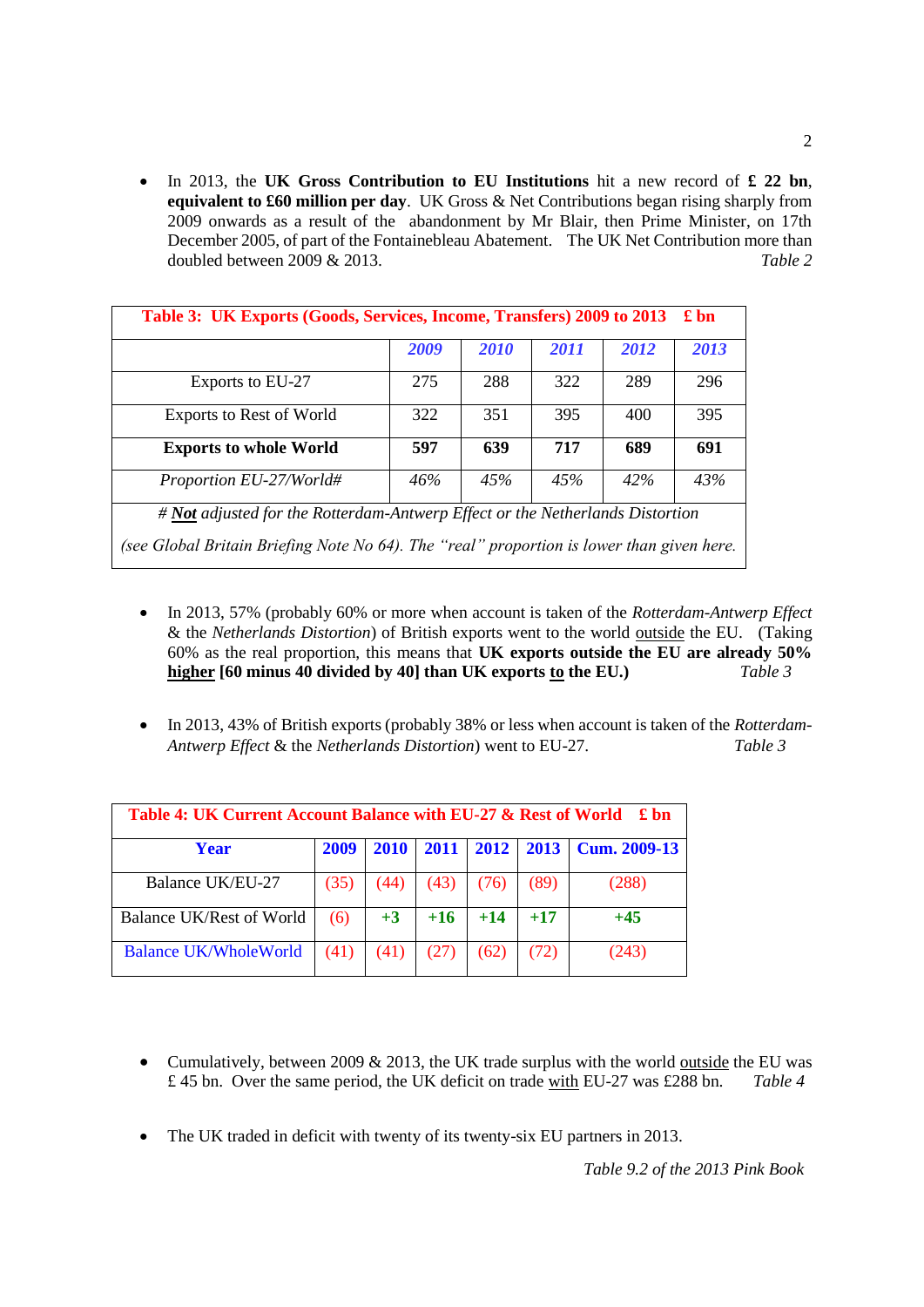- The UK has a structural surplus on its trade with the USA. In 2013 alone, the UK surplus with the USA was £ 36 billion. *Table 6*
- The UK also has a structural surplus on its trade with Australia, Brazil, Singapore, South Korea, Switzerland & the USA, recording surpluses with those countries in most or all of the last twelve years. *Table 9.2 of the 2013 Pink Book*

| Table 5: UK Current Account by category in 2013: £ bn |              |                 |               |                  |              |  |
|-------------------------------------------------------|--------------|-----------------|---------------|------------------|--------------|--|
|                                                       | <b>Goods</b> | <b>Services</b> | <b>Income</b> | <b>Transfers</b> | <b>Total</b> |  |
| <b>Exports:-</b>                                      |              |                 |               |                  |              |  |
| <b>To EU-27</b>                                       | 155          | 73              | 61            | $\overline{7}$   | 296          |  |
| To Rest of World                                      | 152          | 131             | 101           | 11               | 395          |  |
| <b>Exports to World</b>                               | 307          | 204             | 162           | 18               | 691          |  |
| Exports to World by type as percentage                | 44%          | 30%             | 23%           | 3%               | 100%         |  |
|                                                       |              |                 |               |                  |              |  |
| <b>Imports:-</b>                                      |              |                 |               |                  |              |  |
| From EU-27                                            | 221          | 63              | 81            | 21               | 385          |  |
| From Rest of World                                    | 196          | 63              | 94            | 24               | 378          |  |
| <b>Imports from World</b>                             | 417          | 126             | 175           | 45               | 763          |  |
| Imports from World by type as<br>percentage           | 55%          | 17%             | 23%           | 6%               | 100%         |  |
|                                                       |              |                 |               |                  |              |  |
| <b>Balances:-</b>                                     |              |                 |               |                  |              |  |
| With EU-27                                            | (66)         | 10              | (19)          | (13)             | (89)         |  |
| With Rest of World                                    | (44)         | 68              | (7)           | (13)             | 17           |  |
| <b>With World</b>                                     | (110)        | 78              | (13)          | (27)             | (72)         |  |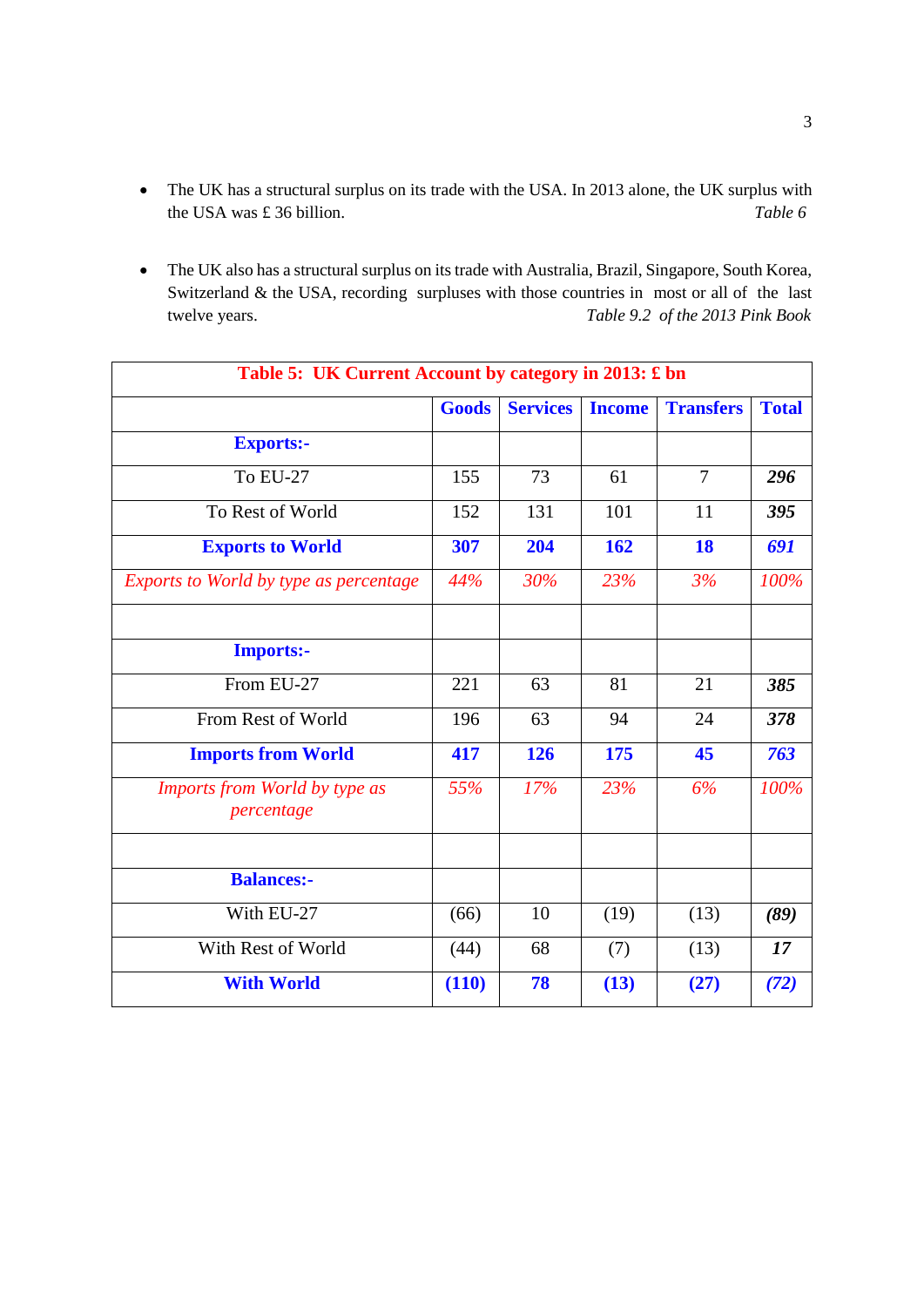| Table 6: Balances: Largest UK Surpluses & Deficits in 2013: £ bn |                        |                |  |  |
|------------------------------------------------------------------|------------------------|----------------|--|--|
| <b>Surpluses</b>                                                 | <b>USA</b>             | 36             |  |  |
|                                                                  | Australia              | 7              |  |  |
|                                                                  | Switzerland            | $\overline{4}$ |  |  |
|                                                                  | South Korea            | 4              |  |  |
|                                                                  | Ireland                | $\overline{4}$ |  |  |
|                                                                  |                        |                |  |  |
| <b>Deficits</b>                                                  | Germany                | 35             |  |  |
|                                                                  | $China + Hong Kong$    | 16             |  |  |
|                                                                  | Norway                 | 15             |  |  |
|                                                                  | <b>EU</b> Institutions | 15             |  |  |
|                                                                  | Spain                  | 10             |  |  |

#### *Notes & Data Sources*

*The Pink Book 2014, 31st October 2014, [www.statistics.gov.uk](http://www.statistics.gov.uk/) > Economy > Balance of Payments > The Pink Book 2014.* The statistical data summarised in this Briefing Note is from *Part 3, Chapter 9: Geographical Breakdown of Current Account.* 

Payments to & from supra- & international organisations, & remittances by expatriates, which are included in "Transfers", are not strictly–speaking "Trade", but a large proportion of them are traderelated. HM Government itself justifies UK payments to the EU on the grounds (unsupported by any evidence) that *"the UK needs to be in the EU for trade".*

The data above is not adjusted for the Rotterdam-Antwerp Effect or the separate Netherlands Distortion *(*see *Global Britain Briefing Note No 64, "The Rotterdam-Antwerp Effect & the Netherlands Distortion" 7th January 2011).* The effect of these two statistical distortions is to significantly overstate (in the *Pink Book*) the value of UK exports to EU-27 , & to significantly understate the value of UK exports outside the EU.

*In the tables, brackets mean "minus".* 

*Due to rounding, columns & rows may not sum exactly.*